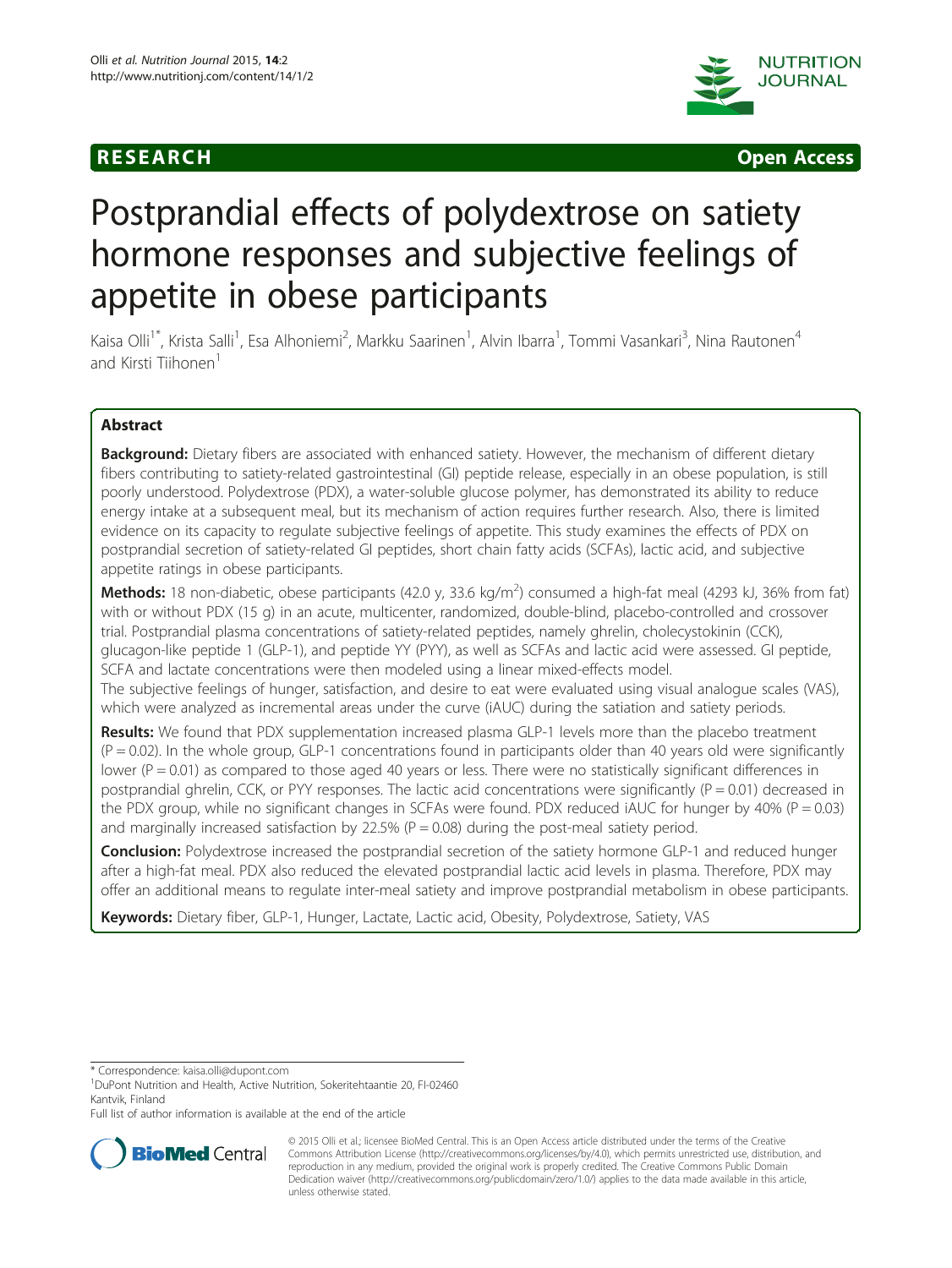# Background

Obesity is characterized by a chronic, low-grade inflammation that increases the prevalence of type 2 diabetes (T2D), metabolic syndrome, hypertension and cardiovascular disease [[1,2\]](#page-10-0). Adipokines released from the inflamed adipose tissue can cause insulin resistance and endothelial dysfunction [[3\]](#page-10-0). An important link between obesity, metabolic syndrome and dyslipidemia appears to be the impaired ability of insulin to regulate glucose utilization in peripheral tissues [\[4\]](#page-10-0).

Obesity is also known to affect postprandial metabolic processes and several implications of this effect have been reviewed recently [\[4](#page-10-0)-[6\]](#page-10-0). Many obesity-associated metabolic risk factors, such as lipid abnormalities, may in fact be associated with the pro-inflammatory state initiated within the adipose tissue. Interestingly, changes in the concentrations of volatile short chain fatty acids (SCFAs) have been noted in obese subjects. In addition, the concentration of lactate seems to positively correlate with body weight [\[7](#page-10-0)] and the production of lactate in adipose tissue increases with the occurrence of obesity [\[7,8\]](#page-10-0).

Satiation and satiety are processes that are involved with the body's appetite control system. Satiation leads to the termination of eating and it is accompanied by satisfaction of appetite. Satiety is explained as the feeling of fullness, which hinders hunger and further consumption of food. Satiation and satiety are both involved with limiting energy intake and thus it is important for determining the total energy intake. [[9\]](#page-10-0) Satiation and satiety are both influenced by energy density, macronutrient composition, physical structure and the sensory quality of ingested food [\[10\]](#page-10-0). If these two indicators of the subjective feelings of appetite could be regulated to the point where the intake of energy is significantly reduced, this would eventually lead to the overall control of body weight. In obese individuals, the ability of the gut to precisely monitor the luminal contents or relay this information back to the central nervous system is hindered [[11\]](#page-10-0). An example is where the response of the vagal afferent neurons to the presence of gut peptides deteriorates, therefore diminishing its normal ability to inhibit food intake [[11,12\]](#page-10-0).

Gastrointestinal peptides and metabolites can help us to understand the mechanism by which ingredients may affect food consumption and energy balance. Ghrelin is the first hormone to act in the appetite processes. It is involved in the meal initiation and peak levels of ghrelin are recorded just prior to food consumption [[13](#page-10-0)]. Shortterm signals that are released during, or between, meals include gastrointestinal (GI) peptides such as cholecystokinin (CCK), glucagon-like peptide 1 (GLP-1), and peptide tyrosine tyrosine (PYY) [[14\]](#page-10-0). The gut hormone CCK appears to be involved in satiation [\[14](#page-10-0)] and its experimental administration reduces subsequent meal size [[15\]](#page-10-0). However, CCK's effect on suppressing food intake is enhanced by stomach distension [\[16\]](#page-10-0). GLP-1 is a potential biomarker for satiety [[14](#page-10-0)]. When administered experimentally to humans it can suppress energy intake, promote satiety and decrease hunger [\[17,18](#page-10-0)]. There is also evidence showing reduced GLP-1 levels in obese subjects [[19\]](#page-10-0). In addition, the administration of PYY, another GI peptide affecting satiety, has been reported to reduce food intake in humans [[20\]](#page-10-0). CCK, GLP-1, and PYY are released by the enteroendocrine I and L cells of the small and large intestine in response to food intake, i.e. during a meal [\[14,21](#page-10-0)]. However, the release of PYY begins even before the nutrients reach the part of the gut where it is produced [\[22](#page-10-0)]. These peptides are involved with the process which helps to regulate the intestinal secretion and gut motility by transporting signals to the brain which then reduce appetite [[14](#page-10-0),[23](#page-10-0)].

Different foods have varying effects on postprandial metabolism and more specifically on the secretion of gut peptides [\[24](#page-10-0)]. Generally, fibers in food are able to enhance satiety by adding bulk and viscosity [\[25\]](#page-10-0). They can also alter the secretion of gut hormones and, thus, influence metabolism and energy expenditure [[26](#page-10-0)]. The impact of different non-starch polysaccharides on satiety and satiation have recently been reported [\[27\]](#page-10-0). In addition, previous studies on prebiotic fibers carried out on humans and animals have shown that the consumption of lactitol [\[28](#page-10-0)] and other highly fermentable fibers [\[29,30\]](#page-10-0) is able to stimulate the secretion of GLP-1. On the other hand, increased concentrations of plasma PYY have also been reported following the ingestion of lactitol [\[28](#page-10-0)] and inulin [\[31](#page-10-0)].

Polydextrose (PDX) is a randomly bonded, soluble and branched glucose polymer with a high molecular weight and low colonic fermentation rate [\[32,33](#page-10-0)]. PDX has been recognized as soluble fiber and several studies have demonstrated beneficial physiological effects associated with this feature [\[34\]](#page-10-0). PDX is approved for use in foods in over 60 nations and recognized as a dietary fiber in more than 20 countries [\[35](#page-10-0)]. In addition, PDX is widely used as a sugar and fat replacement in various food products [[36,37\]](#page-10-0). PDX has a low energy-density  $(4 \text{ kJ/g})$  and has been shown to increase satiety and reduce energy intake during a subsequent meal when administered as a supplement 1.5 to 1 h before *ad libitum* lunch [\[38](#page-10-0)[-41](#page-11-0)]. However, this effect was not significant when PDX was given as a part of a breakfast meal [\[42,43\]](#page-11-0). PDX was recently demonstrated to reduce the desire to eat and the feeling of hunger when it replaced 30% of the other available carbohydrates in the diet [[44\]](#page-11-0) equivalent to a supplement of almost 50 g of PDX per day. But when lower concentrations of PDX were used the results on appetite ratings were not consistent [\[41,42,45](#page-11-0)]. However, PDX can help maintain low postprandial blood glucose levels [\[46\]](#page-11-0).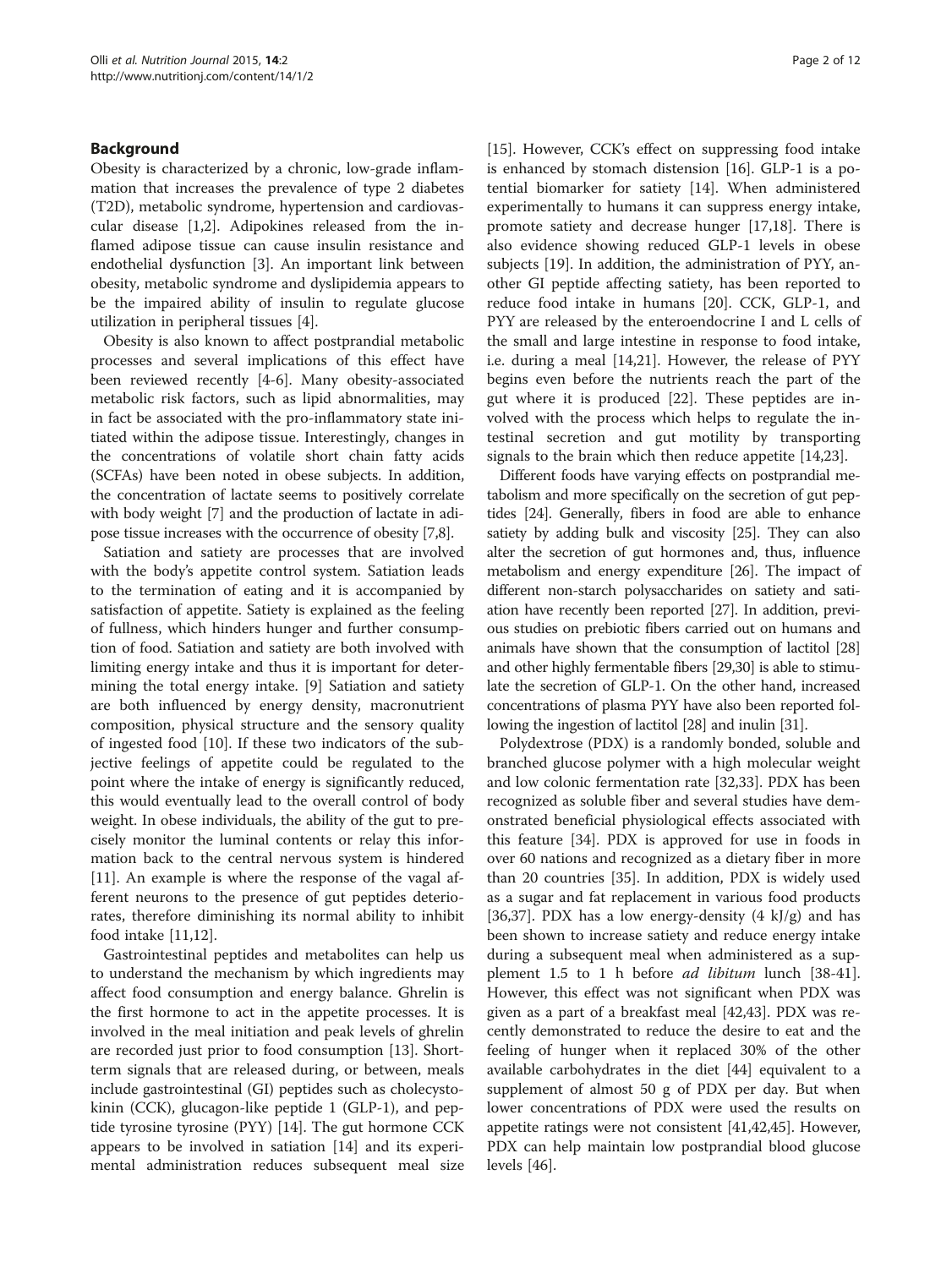Even though PDX has demonstrated to reduce energy intake during a subsequent meal, its mechanism of action is not yet fully understood. This study examines the effects of a PDX-supplemented meal on appetite regulation in obese participants. There are several studies showing a reduction in appetite following the ingestion of PDX as reported in both normal weight and overweight volunteers [\[39](#page-10-0)[-41](#page-11-0)], however the data on obese participants is lacking. The appetite suppressing mechanism of PDX is hypothesized to function through satiety hormones. Since satiety can also be linked to intestinal fermentation [[47,48\]](#page-11-0), the postprandial plasma concentrations of lactate and SCFAs were also evaluated.

# Methods

# Participants

The protocol was approved by the Research Ethics Committee from the Hospital District of Northern Savo in Finland (123/2007). The study was conducted in 2008 in two Finnish research centers located in Kuopio and Vierumäki following the guidelines laid down by the Declaration of Helsinki. The purpose of the study was explained to all participants who gave their written informed consent to be included in the study.

The inclusion criteria for participants were as follows: age between 20 to 55 years old, body mass index (BMI) between 30 to 37  $\text{kg/m}^2$ , and non-diabetic. In addition, PDX is considered to be a dietary fiber [[34](#page-10-0)]; hence the participants had to have adapted a diet with moderately low fiber content (typical fiber intake of less than 19 g/day for men and 17 g/day for women). Participants were excluded if they presented any critical illness, inflammatory bowel disease, celiac disease or malignancy in the GI track, pregnancy, cardiovascular or metabolic diseases, or if they were using any lipid lowering medication affecting serum triglyceride concentrations, anti-obesity drugs or dietary supplements with a high fiber content. Furthermore, the regular (daily) use of fiber supplements, bran or seeds as well as the regular and abundant use of non-steroidal antiinflammatory drugs was not allowed. In addition, persons with familial hyperlipidemia were excluded from the study. A structured interview focusing on previous and current diseases, current medication, and alcohol and tobacco consumption was carried out during a screening process to clarify the health status and suitability of the participants. Body weight and height were also measured and fasting blood samples were taken during this screening process.

# Study design

An acute, standardized, postprandial, randomized, double-blind, placebo-controlled, cross-over (10 days wash-out) and multicenter study using a high-fat meal (4293 kJ, 36% from fat) was conducted on 18 volunteers

according to a similar protocol as described earlier by Ahotupa et al. [[49](#page-11-0)]. The primary outcome of this study was to determine any postprandial changes in serum triglycerides (Tiihonen et al., unpublished observations). The secondary outcomes assessed and reported in this article were the effects of polydextrose on the satiety hormone levels and subjective feelings of appetite using VAS scores.

The participants included in this acute study were selected from a related 4-week intervention study (not reported here). Each participant was examined on two separate occasions. Their body weight and height were determined during the initial screening. The participants were asked not to alter their medication, lifestyle or body weight during the study and were advised to avoid strenuous exercise and not to consume alcohol for 24 h before the test days, nor to eat any items rich in fat on the day before the test days. Participants' use of nicotine-containing products was noted from 24 h prior to the start of the study. They were allowed to consume up to 10 cigarettes (or equivalent) per day. Participants also recorded their dietary intake from 3 p.m. the day before the first postprandial test day and were asked to adhere to this diet prior to the second postprandial test to ensure a standardized meal load for both sessions.

After a 10 to 12 h fasting period on the study day, a high-fat meal was provided to the participants in a randomized order. The intervention meals were served at 10 a.m. and the last blood samples were taken at 4.30 p.m. Participants were asked to eat the meal in 20 minutes and they were not allowed to consume any additional food during the 6 h testing period, except for water. Participants spent the study days in the laboratory and all physical exercise was forbidden during that time.

# Composition of the study meal

The study meal consisted of a standard commercial hamburger, french-fries and a carbonated drink. The energy and nutrient content of the study meal is presented in Table [1](#page-3-0). The experimental meals contained either 15 g of PDX (Litesse® Ultra™, DuPont) or not (placebo) incorporated into the drink. The amount of PDX used in this study was aligned with the effective doses reported in previous clinical trials [[39,](#page-10-0)[41](#page-11-0)]. The placebo drink contained no additional ingredients. The addition of PDX to the test drink increased the energy content of the meal only by 60 kJ. A previous blind sensory test ensured that PDX did not change the appearance or taste of the drink.

The meal termination time was the point at which the whole meal had been consumed. Two hundred mL of water was served to the participants two and four hours after the meal. Additional spices were not allowed during the meal.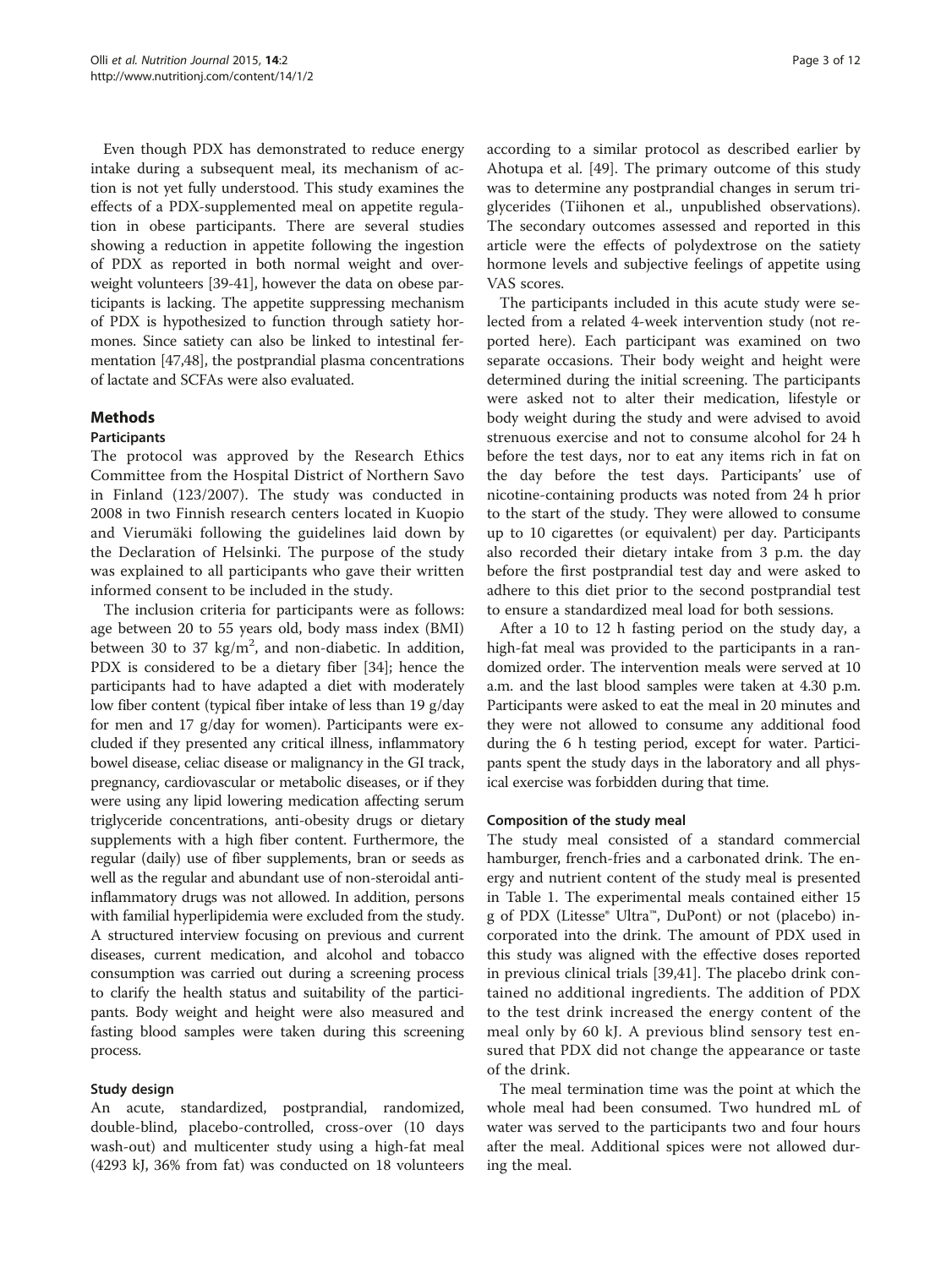|                         | Weight (g)/volume (mL) | Energy (kJ) | Protein (g) | Carbohydrates (g)    | Fat $(g)$      | Fiber (g)      | Salt (g)     |
|-------------------------|------------------------|-------------|-------------|----------------------|----------------|----------------|--------------|
| Hamburger               |                        |             |             |                      |                |                |              |
| Both groups             | 219                    | 2071        | 27          | 40 (incl. 8 g sugar) | 25 (SFAs 10 g) | 3              | 2.3          |
| <b>French fries</b>     |                        |             |             |                      |                |                |              |
| Both groups             | 114                    | 1423        | 5           | 42 (incl. 1 g sugar) | 17 (SFAs 3 g)  | $\overline{4}$ | 0.4          |
| <b>Carbonated drink</b> |                        |             |             |                      |                |                |              |
| Placebo group           | 450                    | 799         | < 0.1       | 42                   | < 0.1          | $\mathbf 0$    | $\mathbf{0}$ |
| PDX group               | 450                    | 799         | < 0.1       | 42                   | < 0.1          | 15             | $\mathbf{0}$ |
| <b>Total</b>            |                        |             |             |                      |                |                |              |
| Placebo group           | 783                    | 4293        | 32          | 124                  | 42             | 7              | 2.7          |
| PDX group               | 783                    | 4353        | 32          | 124                  | 42             | 22             | 2.7          |

<span id="page-3-0"></span>Table 1 The energy and nutrient content of the study meals in placebo and PDX groups [[50\]](#page-11-0)

PDX, polydextrose; SFA, saturated fatty acid.

# Blood sampling and analysis

Fasting blood samples used to analyze the lipid profile, plasma glucose and serum insulin concentrations were taken during the initial screening. To determine the concentration of ghrelin, CCK, GLP-1, PYY, SCFAs and lactate, venous blood samples (10 mL) were taken through a cannula inserted in a forearm vein twice before the meal (0-sample), and 60, 120, 240 and 360 minutes after the beginning of the meal during both study periods. A baseline was set up with two measurements (0-samples) taken within 10 minutes of each other. Serum was separated by centrifugation (3000 rpm, 10 to 15 min) after which it was stored at –70°C until analyzed. Plasma samples were frozen at –70°C until analyzed.

The total plasma cholesterol content was analyzed using an enzymatic, photometric method. High and low density lipoprotein (HDL and LDL, respectively) cholesterols were analyzed by direct measurement and the total triglyceride concentrations were analyzed by enzymatic colorimetric assay using an automatic analyzer (Roche/Hitachi MODULAR ANALYTICS, Roche Diagnostics GmbH, Mannheim, Germany) and commercial reagents (cholesterol CHOD-PAP, Cat. No. 11875540; HDL-cholesterol, Cat. No. 04713214; LDL-cholesterol, Cat. No. 03038777; triglycerides, GPO-PAP, Cat. No. 11730711, Roche Diagnostics GmbH, Mannheim, Germany). The plasma LDL-cholesterol concentration was calculated using the Friedewald formula [\[51](#page-11-0)]. Plasma glucose concentrations were analyzed using the hexokinase method with citrate-fluoride. The serum insulin concentrations were determined using an immunoluminometric assay measured with an Immulite 2000 Analyzer (Thermo Fisher Scientific Inc.).

The GI peptide (ghrelin, CCK, GLP-1, and PYY) concentrations in the plasma samples were analyzed by competitive enzyme immunoassays (Phoenix Pharmaceutical, Burlingame, CA, USA) according to the assays' manufacturer's instructions.

Plasma SCFAs (acetic acid, propionic acid, butyric acid, isobutyric acid, valeric acid, isovaleric acid, and 2 methylbutyric acid) and lactic acid were analyzed by gas chromatography as follows: internal standard (25 μL 20 mM pivalic acid) and 1.5 mL of acetonitrile were added to 0.5 mL of the plasma sample. The sample was then mixed thoroughly and centrifuged at  $16000 \times g$  for 3 min. The supernatant was then transferred to a 2 mL centrifuge tube and 25 μL of 0.2 M NaOH was added. After mixing, the sample was heated in a vacuum centrifuge at 60°C until dry. The residue was re-dissolved in 100 μL of saturated oxalic acid–water solution (37:63). Then, 1 μL of the sample solution was analyzed by gas chromatography using a glass column packed with 80/120 Carbopack B-DA/4% Carbowax 20 M stationary phase  $(2 \text{ m} \times 2 \text{ mm})$ , Supelco, Bellefonte PA, USA) at 175°C and using helium as the carrier gas at flow rate of 24 mL/min. The temperature of the injector and the flame ionization detector were 200°C and 245°C, respectively.

# Appetite ratings

Participants reported their subjective feelings of appetite at time-point 0 (prior to the consumption of the meal) and 40, 70, 140 and 280 minutes after the initiation of the study meal. They rated their appetite feelings using 100 mm visual analogue scales (VAS) anchored at both extremes, which were presented in paper form. Three appetite ratings were evaluated in the study: hunger (How hungry do you feel at the moment? I am not at all hungry  $-$  I am very hungry), satisfaction (How satisfied do you feel at the moment? I do not feel satisfied at all – I feel very satisfied), and desire to eat (How strong is your desire to eat at the moment? I do not have desire to eat at all  $-$  My desire to eat is very strong). These questions were adapted from [\[52\]](#page-11-0) and [\[53\]](#page-11-0). The participants made a vertical mark between the two extremities at the place corresponding to what they were feeling at the exact moment when the VAS was presented. The scores for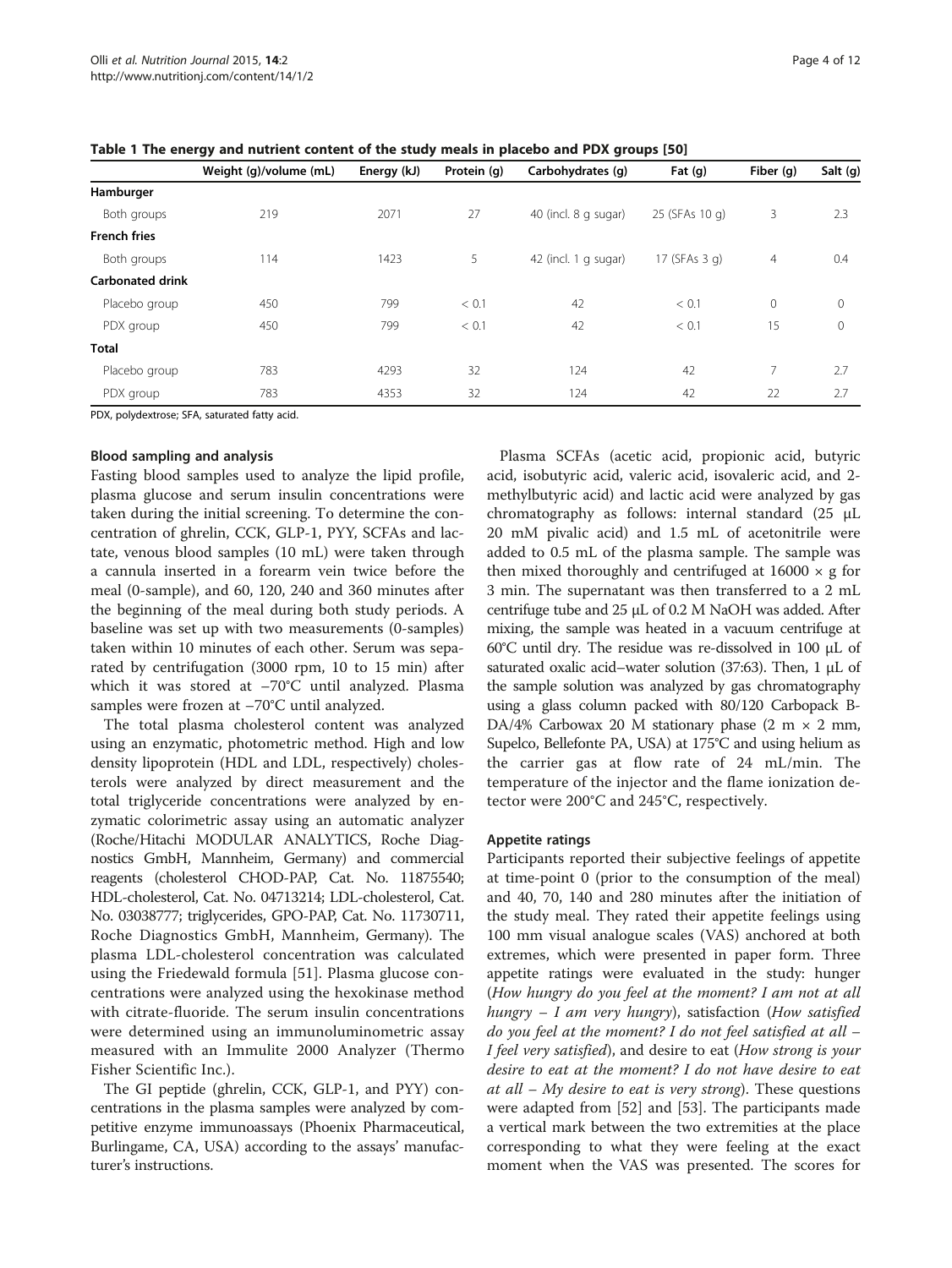appetite ratings were obtained by measuring the interval between the extreme left and the mark made by the participant.

# Statistical analyses

#### Baseline characteristics

The similarity of the groups for the continuous-valued parameters was assessed using the Student's  $t$  test (normally distributed parameters) or Mann-Whitney U test (other parameters). For the discrete-valued gender parameter, Fisher's exact test was used.

# GI peptides, SCFAs and lactate

The results showing GI peptide, SCFA and lactate concentrations are presented here using an exploratory statistical model. The concentrations were modeled using a linear mixed-effects model which had fixed effect terms for treatment, time point and interaction between treatment and time point, as well as covariates for baseline value, gender, BMI and age - i.e. the models were adjusted for these factors. In addition, each model had a random effect, which is a subject-wise intercept term that takes into account the fact that a setting with repeated measures per subject was used. Post-hoc comparisons for GI peptides and lactic acid were carried out for statistically significant model terms of interest, e.g. age, BMI, or treatment. The comparisons were carried out using model contrasts and if multiple hypotheses were tested, the  $p$  values were adjusted to avoid false positives. If the model terms of interest of BMI and age were significant, further post-hoc analyses were conducted considering the following cut-off values: BMI  $\leq 34$  kg/m<sup>2</sup> and BMI > 34 kg/m<sup>2</sup>; and age  $\leq 40$  y and age  $> 40$  y.

Distribution of data values have been presented separately for each treatment and time point using box plots. The whiskers represent minimum and maximum values of the data (exceptionally large or small values outside this range are shown using black dots). The box borders indicate the 25% and 75% percentiles of the data and the line inside the box is median of the data. As presented in the figures, values in the y-axis are the original values that have been subtracted from the treatment-wise median of values at time point 0. Vertical shifting of the curves was done in order to ensure that their medians are 0 at time point 0.

The linear mixed-effects model analyses were carried out using R: A Language and Environment for Statistical Computing ver. 3.01 [\[54](#page-11-0)]. The models were computed using package nlme ver. 3.1 [\[55\]](#page-11-0) and the contrasts were computed using package multcomp ver. 1.2 [[56](#page-11-0)].

# Appetite ratings

Appetite ratings of hunger, satisfaction, and desire to eat were divided into two periods, namely 'satiation' and

'satiety', and expressed as incremental areas under the curve (iAUC). To this end, appetite rating curves were adjusted to zero intensity at time point 40 min (post meal). Thus, iAUC for satiation corresponds to the time points starting immediately before the meal (0 min) and continuing 40 minutes after the initiation of the meal; and iAUC for satiety corresponds to the period between the finalization of the meal (40 min) and the end of the appetite ratings assessment (280 min). iAUC are reported as mean ± SEM in min.mm. iAUC results for satiation and satiety periods of each appetite rating for PDX or placebo were compared using Student's t tests (paired, two-tailed).

# Sample size

Since the primary outcome of this clinical study was to determine postprandial changes in serum triglycerides (not reported here), the sample size was estimated according to this parameter. Therefore, the sample size of 18 participants was calculated to be able to detect 86 mmol/L  $\times$ min difference in iAUC for serum triglyceride concentration between the study periods with 80% power at α-level of 0.05. The assumed standard deviation for iAUC for serum triglyceride concentration was 130 mmol/ $L \times min$ .

Equivalent sample sizes have been used in similar study designs investigating changes in gastric peptides [[24,28,](#page-10-0)[57,58\]](#page-11-0).

# Results

# Characteristics of the study participants

Thirteen females and five males participated in the study. The demographics and clinical characteristics of the participants are presented in Table 2. These parameters are referential values from the 4-week intervention that were taken at screening. The mean BMI of study participants was 33.6 (min 30 – max 37) and the mean age 42  $(\pm 8)$  years. There

# Table 2 The demographic and clinical characteristics of the study participants

| Characteristic             |                 |
|----------------------------|-----------------|
| Men/women*                 | 5/13            |
| Age (years)                | $42.0(26-53)$   |
| Weight (kg)                | 94.8 (73-114)   |
| BMI ( $kg/m2$ )            | 33.6 (30-37)    |
| Glucose (mmol/L)           | $5.65 \pm 0.58$ |
| Insulin (mU/L)             | $9.75 \pm 6.81$ |
| Triglycerides (mmol/L)     | $1.71 \pm 0.96$ |
| Total cholesterol (mmol/L) | $5.28 \pm 1.19$ |
| LDL-cholesterol (mmol/L)   | $3.12 \pm 0.96$ |
| HDL-cholesterol (mmol/L)   | $1.43 \pm 0.51$ |

Values are expressed as ratios\*, mean values with their ranges (min–max) or standard deviations (±SD).

BMI, body mass index; HDL, high density lipoprotein; LDL, low density lipoprotein.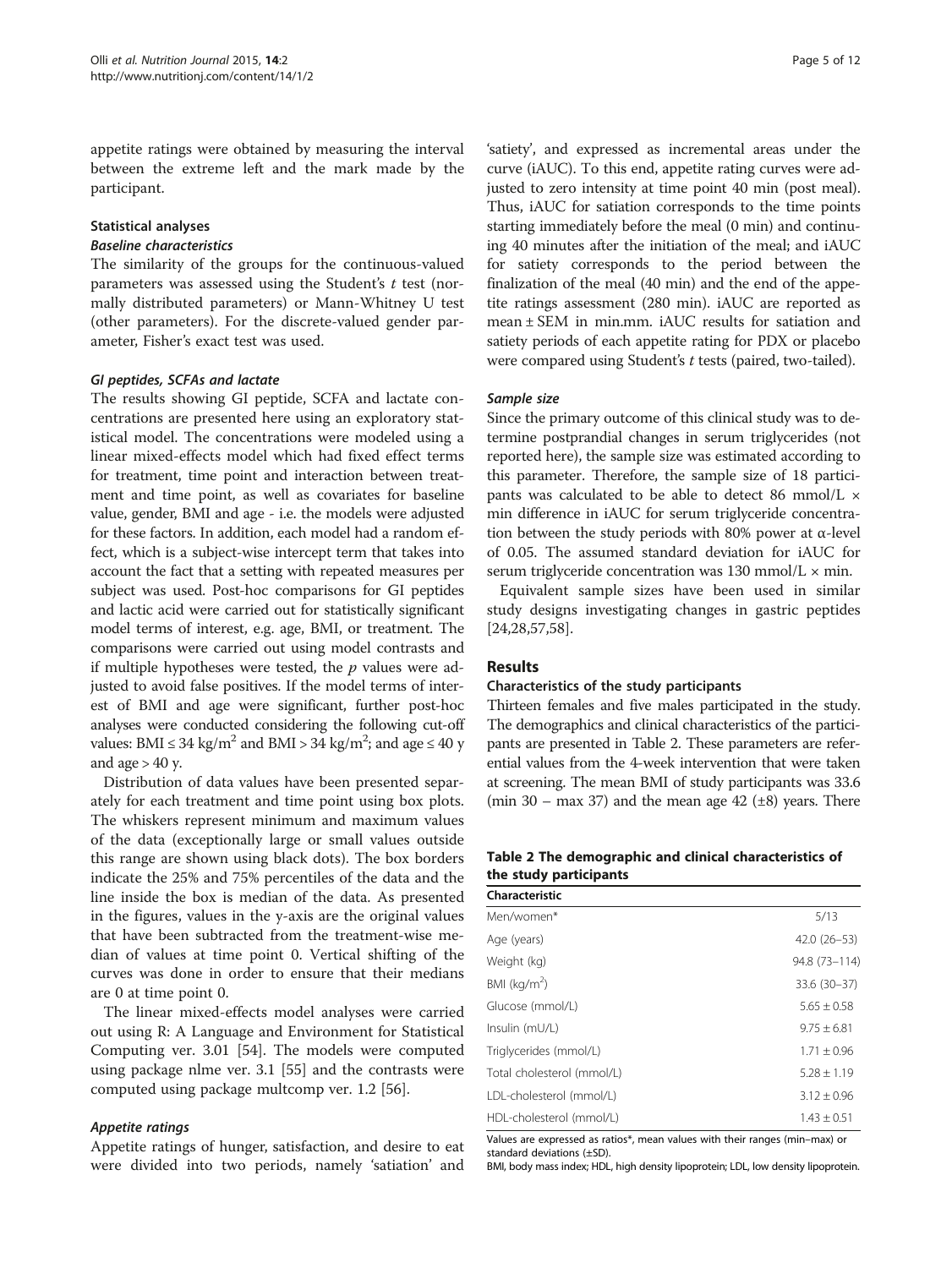were nine participants with a BMI exactly or less than 34  $kg/m<sup>2</sup>$  and nine participants with a BMI higher than 34  $\text{kg/m}^2$ . With regards to age, seven participants were younger or 40 years old and eleven participants were older than 40 years. Although the participants were clinically obese, their glucose and lipid metabolism appeared not to be significantly disturbed. The average serum triglycerides were slightly above the normal level and the total cholesterol was at borderline of high risk according to the American Heart Association's guidelines [\[59\]](#page-11-0). However, the serum concentrations of LDL and HDL-cholesterol were near optimal or medium levels, respectively [[59](#page-11-0)].

The population randomly selected into two arms was homogenous, except for weight, which differed slightly  $(P = 0.04)$  between the two populations. However, this did not affect the results of this study, since weight gain was not followed here. Additionally, there were no statistical differences between the baseline values for satiety peptides in the placebo and PDX groups.

# Gastrointestinal peptides

The kinetic parameters of GI peptides are presented in Table 3. Baseline values were statistically significant factors (P < 0.0001) explaining the differences in the responses of CCK, GLP-1, and PYY. Of all the GI peptides that were monitored, only the secretion of GLP-1 was significantly affected  $(P = 0.006)$  by the treatment effect; placebo vs. PDX. In addition, GLP-1 and CCK concentrations were affected by the time  $(P < 0.01)$ . Furthermore, both age and BMI significantly affected the concentration of GLP-1  $(P = 0.02$  and  $P = 0.04$ , respectively) and therefore a posthoc test was carried out. When these factors were taken into consideration within a post-hoc multiple-hypothesis test, it was observed that GLP-1 secretion into the plasma increased significantly ( $P = 0.02$ ) after the consumption of PDX compared to the placebo (Figure [1](#page-6-0)C).

Because the model terms of interest of BMI and age were statistically significant in the GLP-1 model, a further post-hoc analysis was conducted with selected cut-off values in the whole group. Results show that concentrations of GLP-1 in participants older than 40 years old were significantly lower ( $P = 0.01$ ) as compared to those aged 40 years or less. However, there were no significant differences between participants with a BMI that was higher or lower than 34 kg/m<sup>2</sup> (P = 0.1).

There were no statistically significant differences in the concentrations of ghrelin, CCK or PYY (Figure [1A](#page-6-0), B and D) between the placebo and the PDX test meals when analyzed by a linear mixed-effects model. However, there was a tendency for the concentrations of ghrelin and PYY to decrease after the consumption of PDX, but the values did not reach statistically significant levels due to a large standard deviation ( $P = 0.06$ ) and  $P = 0.08$ , respectively).

# Plasma SCFAs and lactic acid

The kinetic parameters of acetic acid and lactic acid are presented in Table [4.](#page-6-0) The baseline values were statistically significant factors  $(P < 0.0001)$  which explain the differences in the responses of acetic acid and lactic acid. All other SCFAs were below detection limits. Acetate and lactate exist in an ionized form within the usual plasma pH range (7.35–7.45), thus they were analyzed in the form of acetic acid and lactic acid.

A marginal 14.3% reduction in the concentration of acetic acid after the consumption of PDX was observed  $(P = 0.07)$  when analyzed by a linear mixed-effects model (Figure [2A](#page-7-0)). The concentration of lactic acid was significantly  $(P = 0.01)$  affected by the consumption of PDX when compared to the control treatment. A linear mixed-effects model with a post-hoc comparison for a treatment effect shows that the concentration of lactic acid decreased by 11.9% after the consumption of PDX (Figure [2B](#page-7-0)). In addition, the time-point had a statistically significant  $(P < 0.0001)$  effect on the differences in lactic acid concentrations.

# Appetite ratings

Results on appetite ratings are presented for hunger (Figure [3\)](#page-7-0), satisfaction (Figure [4](#page-8-0)), and the desire to eat (Figure [5\)](#page-8-0). There were no significant differences on the satiation effects for the three appetite ratings tested (Figures [3](#page-7-0)B, [4](#page-8-0)B and [5B](#page-8-0)). PDX significantly  $(P = 0.03)$  reduced hunger by 40.4% as compared to the placebo during the satiety period (Figure [3C](#page-7-0)). In addition, PDX marginally  $(P = 0.08)$  increased satisfaction by 22.5% as compared to the placebo during the same period (Figure [4](#page-8-0)C). There were no statistically significant differences on the subjective feelings of desire to eat during the satiety period (Figure [5](#page-8-0)C).

|  |  |  |  | Table 3 Kinetic parameters of gastrointestinal peptides |  |
|--|--|--|--|---------------------------------------------------------|--|
|--|--|--|--|---------------------------------------------------------|--|

|                          | Ghrelin         |                 | CCK             |                 | GLP-1             |                 | <b>PYY</b>      |                 |
|--------------------------|-----------------|-----------------|-----------------|-----------------|-------------------|-----------------|-----------------|-----------------|
|                          | Placebo         | <b>PDX</b>      | Placebo         | <b>PDX</b>      | Placebo           | <b>PDX</b>      | Placebo         | <b>PDX</b>      |
| Baseline (ng/mL)         | $0.41 \pm 0.26$ | $0.32 \pm 0.17$ | $0.33 \pm 0.32$ | $0.24 \pm 0.15$ | $130.8 + 151.4$   | $143.6 + 218.4$ | $0.43 \pm 0.11$ | $0.47 \pm 0.14$ |
| $C_{\text{max}}$ (ng/mL) | $0.54 \pm 0.31$ | $0.52 \pm 0.35$ | $0.8 \pm 1.21$  | $1.14 \pm 1.64$ | $212.7 \pm 269.5$ | $226.1 + 229.6$ | $0.53 + 0.14$   | $0.56 \pm 0.19$ |
| $T_{\text{max}}$ (min)   | $100 \pm 122$   | $163 \pm 160$   | $120 \pm 101$   | $147 + 113$     | $157 + 135$       | $177 + 119$     | $173 + 107$     | $163 + 139$     |

Values are shown as means ± standard deviations.

CCK, cholecystokinin; GLP-1, glucagon-like peptide 1; PDX, polydextrose; PYY, peptide YY.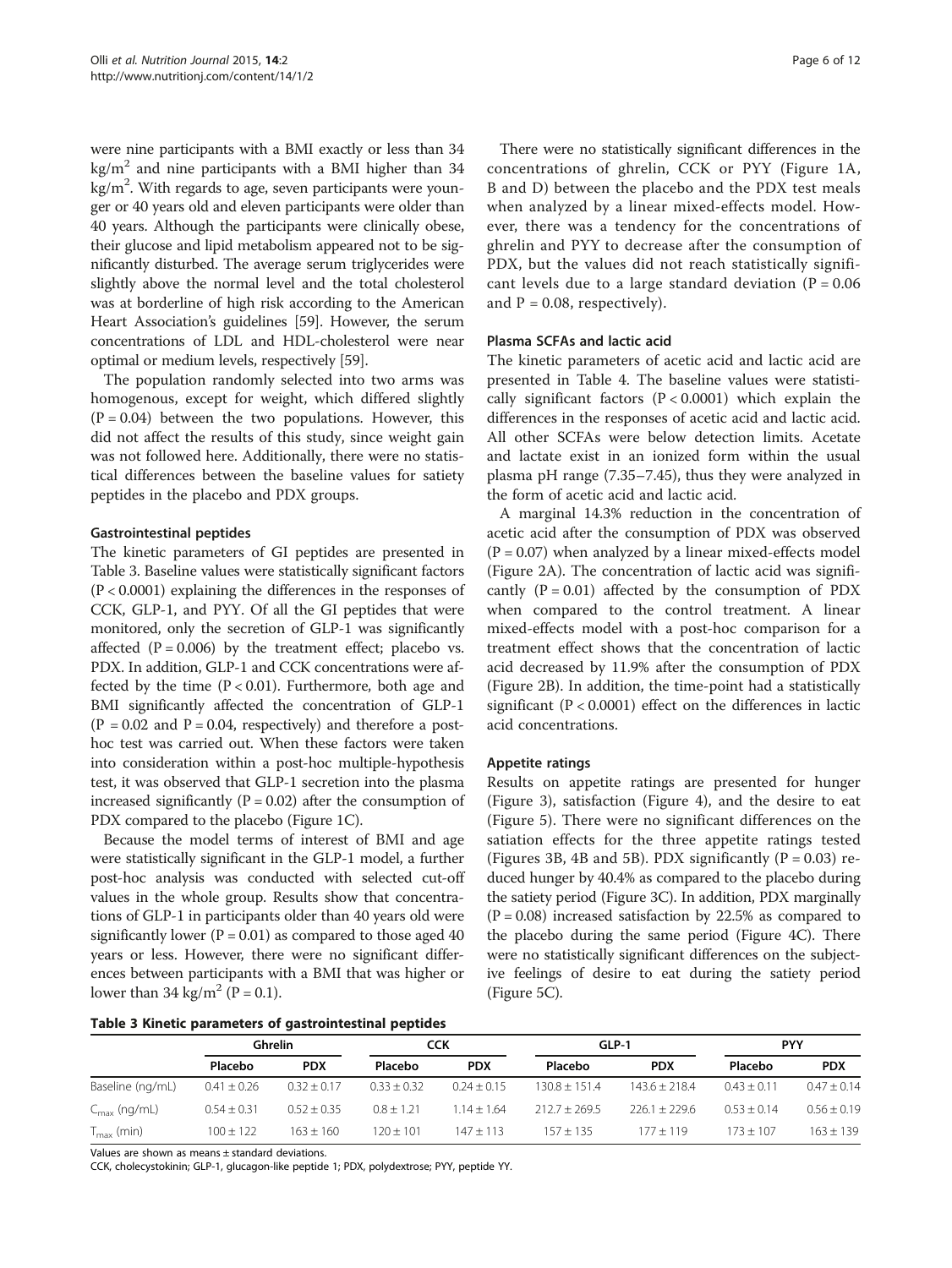<span id="page-6-0"></span>

the ingestion of the study meal supplemented with the placebo or polydextrose (PDX) presented as box plots and analyzed by a linear mixed-effects model. The GLP-1 response was increased significantly (P = 0.02) with PDX when compared to the placebo. The concentrations of ghrelin, CCK, and PYY were not significantly altered by the treatments. The median of all values at the first time point (0 min) has been subtracted from the parameter values presented in the box plots. CCK, cholecystokinin; GLP-1, glucagon-like peptide 1; PYY, peptide YY.

|                           |                                                                | Acetic acid     | Lactic acid                     |            |  |
|---------------------------|----------------------------------------------------------------|-----------------|---------------------------------|------------|--|
|                           | Placebo                                                        | <b>PDX</b>      | Placebo                         | <b>PDX</b> |  |
| Baseline (mmol/L)         | $0.12 \pm 0.1$ $0.16 \pm 0.22$ $1.52 \pm 0.44$ $1.79 \pm 1.23$ |                 |                                 |            |  |
| $C_{\text{max}}$ (mmol/L) | $0.17 + 0.14$                                                  | $0.17 \pm 0.22$ | $3.39 \pm 1.35$ $3.32 \pm 1.09$ |            |  |
| $T_{\rm max}$ (min)       | $127 + 142$                                                    | $80 + 105$      | $83 + 72$                       | $67 + 46$  |  |

Values are shown as means ± standard deviations.

PDX, polydextrose.

# **Discussion**

Dietary fibers are known to be associated with an enhanced satiety. However, the mechanism by which the different dietary fibers contribute to the satiety-related GI peptide release, especially in an obese population, is still poorly understood. PDX shows similar beneficial gastrointestinal functionalities as conventional grains and thus fulfils the definition of dietary fiber in this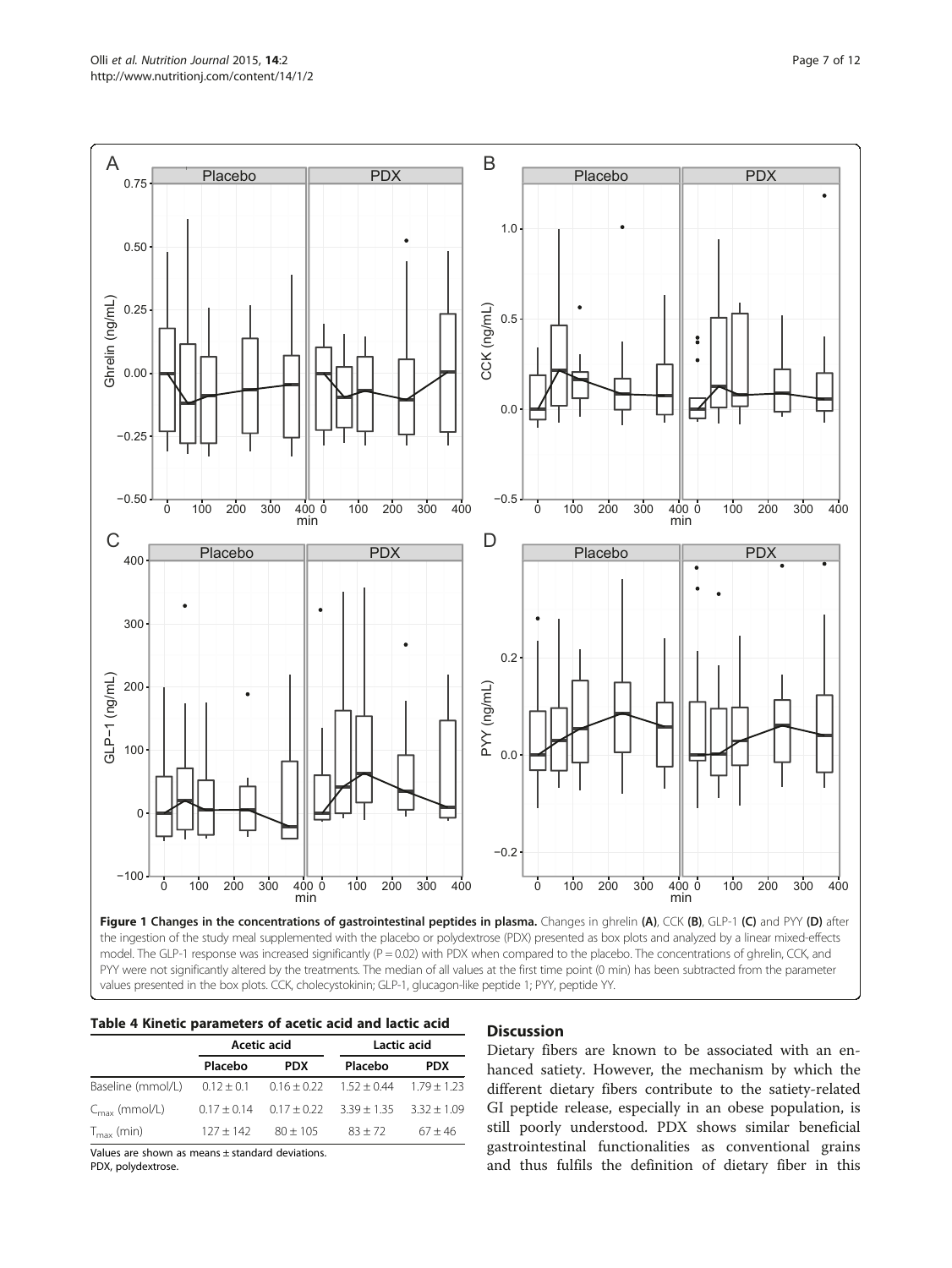<span id="page-7-0"></span>

respect [[34\]](#page-10-0). However, there are not enough data to conclude the effects of PDX on postprandial blood glucose and fasting cholesterol levels [[34](#page-10-0)]. As hypothesized in this study, the potential for dietary PDX to affect the postprandial metabolic parameters in obese subjects was evaluated here with significant results in GLP-1 secretion, plasma lactate concentration and the subjective feelings of hunger. The hypothesis was based on the observations found in the preliminary study conducted with obese participants [\[60](#page-11-0)].

In this study, the obese - but otherwise healthy - participants consumed a typical western, moderately low fiber diet. A high-fat hamburger meal was used as a model and it has been reported to function successfully as a



between 0 min and 40 min (1176 ± 135 min.mm and 794 ± 179 min.mm, respectively, P > 0.05). C) The iAUC for the placebo and PDX during the satiety period, i.e. between 40 min and 280 min, differed statistically (5487 ± 700 min.mm and 3272 ± 923 min.mm, respectively, P < 0.05\*). VAS, visual analogue scales.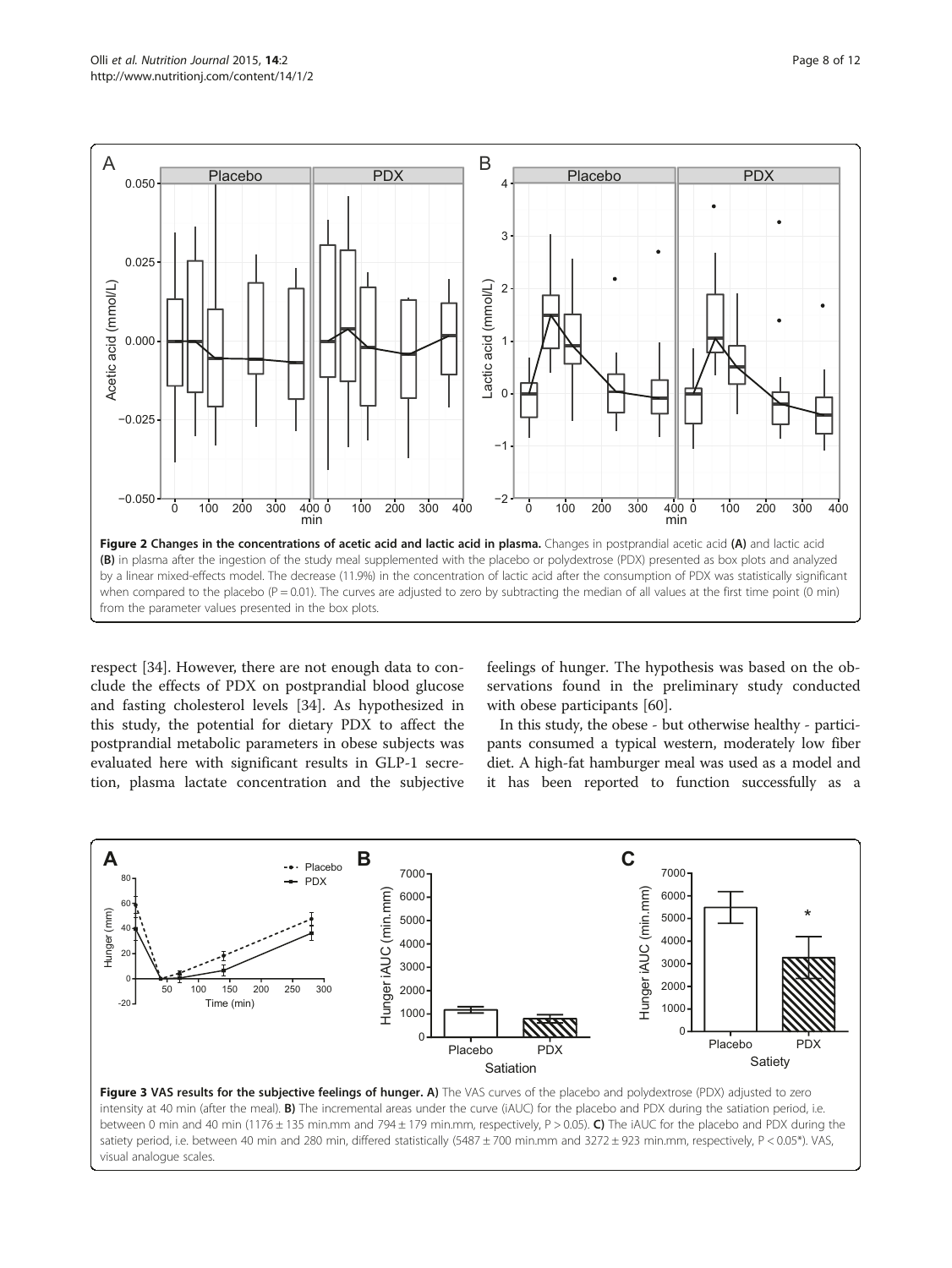<span id="page-8-0"></span>

postprandial lipaemia model [\[49\]](#page-11-0). Here, PDX was added to a carbonated beverage consumed simultaneously with the study meal. This presented a practical and efficient way to increase the fiber content of a meal as well as to study the postprandial effects of fiber-enrichment.

Different fermentable dietary fibers have previously been reported to increase GLP-1 concentrations in animal studies [\[29](#page-10-0)[,61,62](#page-11-0)], however similar results from human studies conducted with PDX had been few until now, or reported in combination with other satiating enhanced products [[63\]](#page-11-0). In the present study, supplementing a high-fat meal with dietary PDX significantly increased the concentration of postprandial plasma GLP-1, when compared to the placebo. The GLP-1 response 120 min after PDX supplementation correlates kinetically with the intestinal fermentation pattern of PDX as measured by breath hydrogen [\[64](#page-11-0)]. The most important metabolic actions of GLP-1 are the stimulation of insulin secretion and inhibition of glucagon secretion; both of which are considered glucose-dependent [[65\]](#page-11-0). Native GLP-1 has a short half-life, but its longeracting analogues have been used successfully in the treatment of obesity and T2D [\[65\]](#page-11-0), and GLP-1 has been shown to decrease blood glucose in human subjects with T2D (reviewed in [[66\]](#page-11-0)). In the GI tract, GLP-1 can slow down the postprandial gastric emptying rate and promote satiety through interactions with the gut and brain [[65\]](#page-11-0). Hence, the increased postprandial GLP-1 observed in this study can present one mechanistic explanation for the capability of PDX to increase satiety [\[39](#page-10-0)].

One of the most striking results of our study was to find that age might also be an important factor in the GLP-1 response. Here we report lower GLP-1 concentrations in participants older than 40 years old when



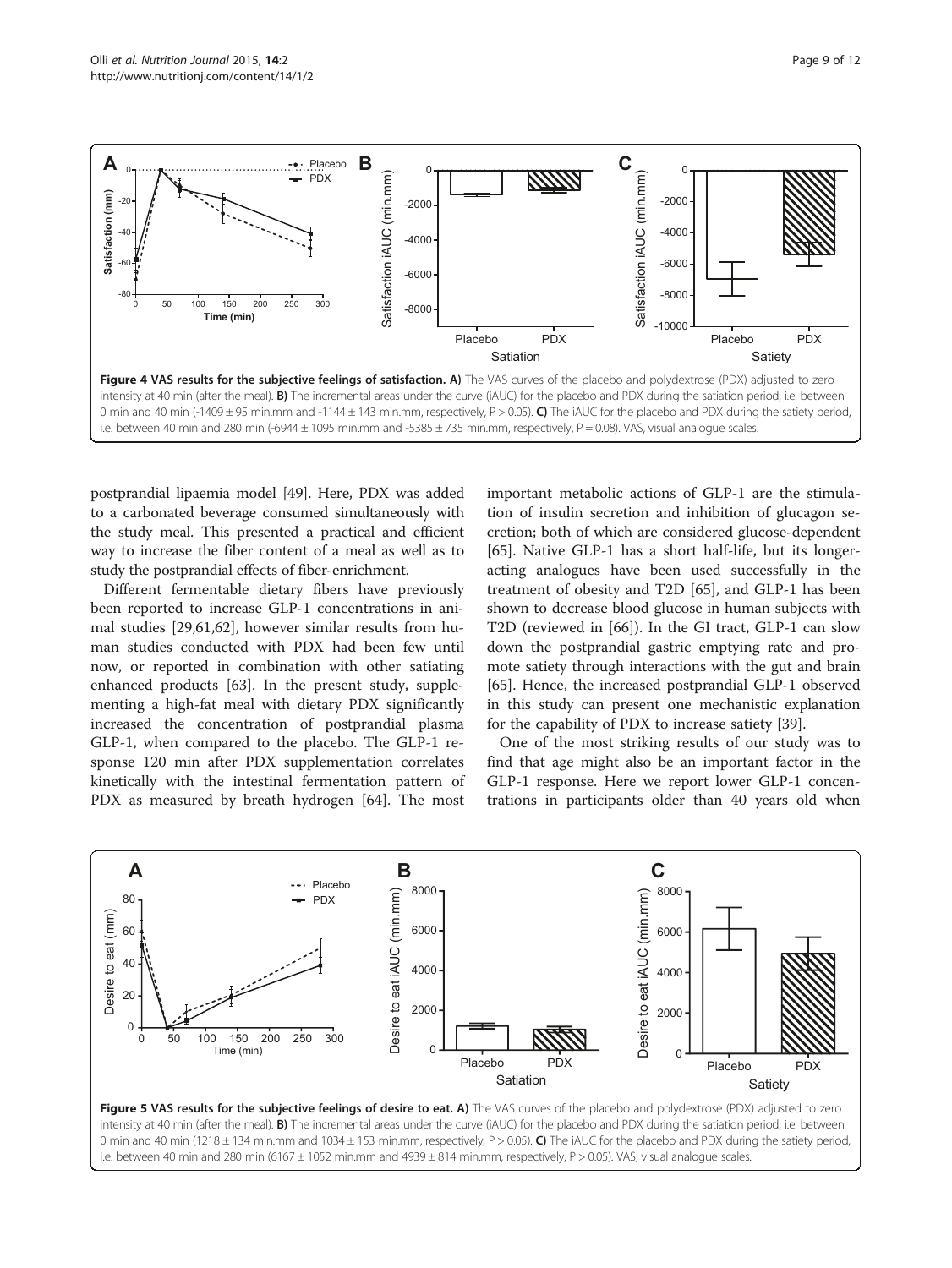compared to those aged 40 years or less in the whole group of obese people. It is known that aging impairs insulin sensitivity and reduces insulin and incretin production [\[67\]](#page-11-0). In healthy subjects GLP-1 plays a key role in the postprandial process which leads to the secretion of insulin. However, this incretin effect is diminished in subjects with T2D and those with impaired glucose tolerance. [[68](#page-11-0)] Postprandial GLP-1 and PYY responses have also been shown to be impaired in obese subjects compared to those of normal weight [[19,20\]](#page-10-0).

The effect of PDX on postprandial ghrelin, CCK or PYY release had not previously been reviewed in obese subjects. However, Astbury et al. [\[63](#page-11-0)] have shown that PDX is associated with higher GLP-1 and PYY responses and with lower ghrelin responses in lean men. The present study observed a trend in the decreasing levels of ghrelin and PYY with PDX consumption; however, the CCK concentration lacked any statistical significance due to vast variations recorded with the measurements. PYY is known to inhibit appetite and PDX has previously been demonstrated to increase acute satiety [\[39](#page-10-0)]. However, PYY also has other roles in appetite regulation [[23,](#page-10-0)[69\]](#page-11-0), and soluble fibers such as PDX do not necessarily have a similar effect on all satiety-promoting peptides. Endogenous ghrelin, on the other hand, stimulates gastric motility and appetite [[23\]](#page-10-0). A recent animal study suggests that the SCFAs produced by colonic microbes as a result of the fermentation of dietary fiber can also cause L cells to trigger the release of GLP-1 and PYY [[70\]](#page-11-0). This may also influence appetite by sustaining satiety after the meal and during the next meal.

It has been proposed that elevated triglyceride levels and an elevated expression of appetite hormones are related [[71](#page-11-0)]. Obese individuals, in comparison to those of normal weight, have important differences in their expression of satiety hormones [\[14](#page-10-0)]. In fact, severely obese individuals have higher levels of leptin and lower levels of adiponectin [[71](#page-11-0)] than those of normal weight. However, elevated levels to leptin have less impact on satiety in obese subjects [[72](#page-11-0)]. Meier et al. [\[73](#page-11-0)] have proposed that GLP-1 abolishes the postprandial rise in triglyceride concentrations; therefore, our findings indicating that PDX increases the level of GLP-1 may be beneficial in reducing triglyceride lipids in obese individuals following a high energy meal.

Given the findings of decreased postprandial plasma lactate concentrations after the ingestion of the dietary supplemented PDX, this study brings new insights into obesity-linked postprandial metabolism. Obese subjects are known to have high plasma lactate levels caused by the increased lactate production in hypoxic adipose tissue [\[7,8](#page-10-0)]. Lactate has several metabolic roles; it functions as an energy source and as a metabolic product in the muscle during intense exercise. It also induces insulin resistance in muscle cells [[74](#page-11-0)] and stimulates inflammation in

macrophages [[75](#page-11-0)]. Lactate also modulates lipolysis in adipocytes [\[76\]](#page-11-0), mediating the anti-lipolytic action of insulin [[8,](#page-10-0)[76](#page-11-0)]. However, in the obese state an increase in lactate levels does not raise the anti-lipolytic effect of insulin because of the loss of insulin sensitivity [\[8](#page-10-0)]. This study shows the effect of dietary PDX on lower plasma lactate levels after the consumption of a high-fat meal. A lipidcontaining meal is also reported to increase postprandial endotoxemia [\[77\]](#page-11-0), and other recent clinical trials have also showed transient growth of circulating lipopolysaccharide (LPS) levels after the consumption of energy-rich meals (reviewed in [[78](#page-11-0)]). In healthy humans the intravenous LPS treatment has also been shown to raise lactate levels within 90 minutes [\[79\]](#page-11-0). Both high-glucose and high-fat meals are reported to induce postprandial inflammation, while dietary fiber intake, in general, is associated with a reduced, low-grade inflammation [[3\]](#page-10-0).

Statistically significant changes were noted in the appetite ratings between the meals of this study, even though the power calculation was carried out according to the serum triglycerides (Tiihonen et al., unpublished observations). In this study, PDX reduced hunger by 40.4% as compared to the placebo during the satiety period. PDX also had a marginal effect on the feelings of satisfaction increasing them by 22.5% as compared to the placebo during the same period. Similar results have been observed previously regarding hunger [[39](#page-10-0)]. However, this is the first time that this effect has been demonstrated with obese individuals. In addition, PDX has been shown to decrease energy intake in previous studies with normal weight and overweight participants [\[39,](#page-10-0)[40](#page-11-0),[63](#page-11-0)]. These effects, however, were observed when PDX was administered as part of a mid-morning snack.

# Conclusion

The present study demonstrates that PDX induces an enhanced GLP-1 response after the ingestion of a high-fat meal by obese participants. GLP-1 secretion from the GI tract is known to decrease gastric emptying and to contribute to a decrease in food intake. PDX also induces a lower postprandial plasma lactate concentration, which can be associated with a lower post-meal inflammatory status. In addition, age seemed to have an effect on GLP-1 response showing lower GLP-1 levels with older participants. Finally, this study shows that PDX can decrease the subjective feelings of hunger. Thus, PDX may offer an additional way of regulating inter-meal satiety and improving postprandial metabolism in obese subjects.

#### Abbreviations

BMI: Body mass index; CCK: Cholecystokinin; GI: Gastrointestinal; GLP-1: Glucagon-like peptide 1; HDL: High density lipoprotein; iAUC: Incremental area under the curve; LPS: Lipopolysaccharide; LDL: Low density lipoprotein; PYY: Peptide tyrosine tyrosine; PDX: Polydextrose; SFA: Saturated fatty acid; SCFA: Short chain fatty acid; SD: Standard deviation; SEM: Standard error of the mean; T2D: Type 2 diabetes; VAS: Visual analogue scales.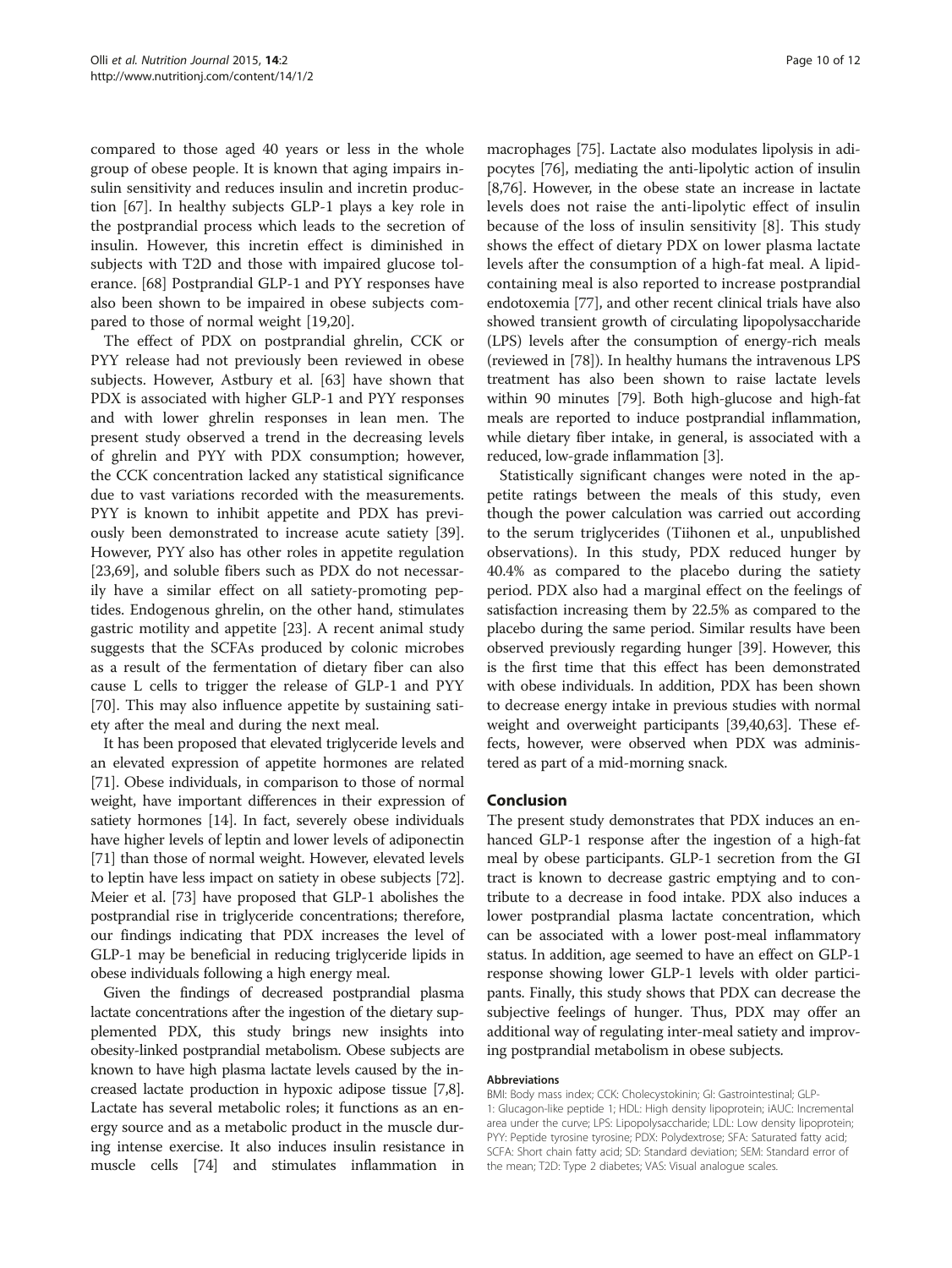#### <span id="page-10-0"></span>Competing interests

This work was funded by and the polydextrose provided by DuPont Nutrition and Health. AI, KO, KS, KT, MS and NR are or have been employed by a manufacturer of polydextrose (DuPont). The authors declare no other conflict of interest regarding this study.

#### Authors' contributions

KT, NR and TV co-designed the study, which KT supervised. KO was responsible for writing the manuscript. AI and KS participated in the manuscript and AI, KO, KS, KT and MS all participated in the interpretation of the results. EA contributed to the statistical analysis and data management and produced the box plot images for this article. MS analyzed the plasma SCFA and lactate concentrations and contributed to the manuscript. All authors have read and approved the final version of the manuscript.

#### Acknowledgements

Tarja Niskanen, Niina Tapola, Henna Karvonen and Essi Sarkkinen from Foodfiles CRO are thanked for their contribution in the human clinical trial and for writing the clinical trial report. Lauri Naski and David Bishop (DuPont Nutrition and Health) are thanked for image preparation and proofreading of the manuscript, respectively.

#### Author details

<sup>1</sup>DuPont Nutrition and Health, Active Nutrition, Sokeritehtaantie 20, FI-02460 Kantvik, Finland. <sup>2</sup> Avoltus Oy, Turku, Finland. <sup>3</sup>UKK Institute for Health Promotion Research, Tampere, Finland. <sup>4</sup>Danisco Health and Nutrition, Kantvik, Finland.

#### Received: 18 June 2014 Accepted: 23 December 2014 Published: 3 January 2015

#### References

- 1. Trayhurn P, Wang B, Wood IS. Hypoxia and the endocrine and signalling role of white adipose tissue. Arch Physiol Biochem. 2008;114:267–76.
- 2. Holmer-Jensen J, Karhu T, Mortensen LS, Pedersen SB, Herzig KH, Hermansen K. Differential effects of dietary protein sources on postprandial low-grade inflammation after a single high fat meal in obese non-diabetic subjects. Nutr J. 2011;10:115.
- Calder PC, Ahluwalia N, Brouns F, Buetler T, Clement K, Cunningham K, et al. Dietary factors and low-grade inflammation in relation to overweight and obesity. Br J Nutr. 2011;106 Suppl 3:5–78.
- 4. Klop B, Elte JWF, Cabezas MC. Dyslipidemia in obesity: mechanisms and potential targets. Nutrients. 2013;5:1218–40.
- 5. Chan DC, Pang J, Romic G, Watts GF. Postprandial hypertriglyceridemia and cardiovascular disease: current and future therapies. Curr Atheroscler Rep. 2013;15:309.
- 6. Blaak EE, Antoine JM, Benton D, Bjorck I, Bozzetto L, Brouns F, et al. Impact of postprandial glycaemia on health and prevention of disease. Obes Rev. 2012;13:923–84.
- 7. DiGirolamo M, Newby FD, Lovejoy J. Lactate production in adipose tissue: a regulated function with extra-adipose implications. FASEB J. 1992;6:2405–12.
- 8. Rooney K, Trayhurn P. Lactate and the GPR81 receptor in metabolic regulation: implications for adipose tissue function and fatty acid utilisation by muscle during exercise. Br J Nutr. 2011;106:1310–6.
- 9. Benelam B. Satiation, satiety and their effects on eating behaviour. Nutr Bull. 2009;34:126–73.
- 10. Blundell J, de Graaf C, Hulshof T, Jebb S, Livingstone B, Lluch A, et al. Appetite control: methodological aspects of the evaluation of foods. Obes Rev. 2010;11:251–70.
- 11. de Lartigue G, de La Serre CB, Raybould HE. Vagal afferent neurons in high fat diet-induced obesity; intestinal microflora, gut inflammation and cholecystokinin. Physiol Behav. 2011;105:100–5.
- 12. Dockray GJ. Cholecystokinin. Curr Opin Endocrinol Diabetes Obes. 2012;19:8–12.
- 13. Cummings DE, Purnell JQ, Frayo RS, Schmidova K, Wisse BE, Weigle DS. A preprandial rise in plasma ghrelin levels suggests a role in meal initiation in humans. Diabetes. 2001;50:1714–9.
- 14. de Graaf C, Blom WAM, Smeets PAM, Stafleu A, Hendriks HFJ. Biomarkers of satiation and satiety. Am J Clin Nutr. 2004;79:946–61.
- 15. Muurahainen N, Kissileff HR, Derogatis AJ, Xavier Pi-Sunyer F. Effects of cholecystokinin-octapeptide (CCK-8) on food intake and gastric emptying in man. Physiol Behav. 1988;44:645–9.
- 16. Kissileff HR, Carretta JC, Geliebter A, Pi-Sunyer FX. Cholecystokinin and stomach distension combine to reduce food intake in humans. Am J Physiol Regul Integr Comp Physiol. 2003;285:R992–8.
- 17. Flint A, Raben A, Astrup A, Holst JJ. Glucagon-like peptide 1 promotes satiety and suppresses energy intake in humans. J Clin Invest. 1998;101:515–20.
- 18. Näslund E, Barkeling B, King N, Gutniak M, Blundell JE, Holst JJ, et al. Energy intake and appetite are suppressed by glucagon-like peptide-1 (GLP-1) in obese men. Int J Obes. 1999;23:304–11.
- 19. Ranganath LR, Beety JM, Morgan LM, Wright JW, Howland R, Marks V. Attenuated GLP-1 secretion in obesity: cause or consequence? Gut. 1996;38:916–9.
- 20. Batterham RL, Cohen MA, Ellis SM, Le Roux CW, Withers DJ, Frost GS, et al. Inhibition of food intake in obese subjects by peptide YY3-36. N Engl J Med. 2003;349:941–8.
- 21. Karhunen LJ, Juvonen KR, Huotari A, Purhonen AK, Herzig KH. Effect of protein, fat, carbohydrate and fibre on gastrointestinal peptide release in humans. Regul Pept. 2008;149:70–8.
- 22. Fu-Cheng X, Anini Y, Chariot J, Castex N, Galmiche JP, Rozé C. Mechanisms of peptide YY release induced by an intraduodenal meal in rats: Neural regulation by proximal gut. Pflugers Arch. 1997;433:571–9.
- 23. Halford JCG, Harrold JA. Satiety-enhancing products for appetite control: science and regulation of functional foods for weight management. Proc Nutr Soc. 2012;71:350–62.
- 24. Karhunen LJ, Juvonen KR, Flander SM, Liukkonen KH, Lahteenmaki L, Siloaho M, et al. A psyllium fiber-enriched meal strongly attenuates postprandial gastrointestinal peptide release in healthy young adults. J Nutr. 2010;140:737–44.
- 25. Slavin J, Green H. Dietary fibre and satiety. Nutr Bull. 2007;32 Suppl 1:32–42.
- 26. Sanchez D, Miguel M, Aleixandre A. Dietary fiber, gut peptides, and adipocytokines. J Med Food. 2012;15:223–30.
- 27. Kumar V, Sinha AK, Makkar HPS, de Boeck G, Becker K. Dietary roles of non-starch polysaccharides in human nutrition: a review. Crit Rev Food Sci Nutr. 2012;52:899–935.
- Gee JM, Johnson IT. Dietary lactitol fermentation increases circulating peptide YY and glucagon-like peptide-1 in rats and humans. Nutrition. 2005;21:1036–43.
- 29. Massimino SP, McBurney MI, Field CJ, Thomson ABR, Keelan M, Hayek MG, et al. Fermentable dietary fiber increases GLP-1 secretion and improves glucose homeostasis despite increased intestinal glucose transport capacity in healthy dogs. J Nutr. 1998;128:1786–93.
- 30. Cani PD, Neyrinck AM, Maton N, Delzenne NM. Oligofructose promotes satiety in rats fed a high-fat diet: Involvement of glucagon-like peptide-1. Obes Res. 2005;13:1000–7.
- 31. Lesniewska V, Rowland I, Cani PD, Neyrinck AM, Delzenne NM, Naughton PJ. Effect on components of the intestinal microflora and plasma neuropeptide levels of feeding Lactobacillus delbrueckii, Bifidobacterium lactis, and inulin to adult and elderly rats. Appl Environ Microbiol. 2006;72:6533–8.
- 32. Flood MT, Auerbach MH, Craig SAS. A review of the clinical toleration studies of polydextrose in food. Food Chem Toxicol. 2004;42:1531–42.
- 33. Fava F, Makivuokko H, Siljander-Rasi H, Putaala H, Tiihonen K, Stowell J, et al. Effect of polydextrose on intestinal microbes and immune functions in pigs. Br J Nutr. 2007;98:123–33.
- 34. Raninen K, Lappi J, Mykkanen H, Poutanen K. Dietary fiber type reflects physiological functionality: comparison of grain fiber, inulin, and polydextrose. Nutr Rev. 2011;69:9–21.
- FAO/WHO. Codex alimentarius commission. In: Report of the 30th Session of the Codex Committee on Nutrition and Foods for Special Dietary Uses, vol. ALINORM 09/32/26. Joint FAO/WHO Food Standards Programme; 2009.
- 36. Lahtinen SJ, Knoblock K, Drakoularakou A, Jacob M, Stowell J, Gibson GR, et al. Effect of molecule branching and glycosidic linkage on the degradation of polydextrose by gut microbiota. Biosci Biotechnol Biochem. 2010;74:2016–21.
- 37. Craig SAS, Holden JF, Troup JP, Auerbach MH, Frier HI. Polydextrose as soluble fiber: Physiological and analytical aspects. Cereal Foods World. 1998;43:370–6.
- 38. Auerbach MH, Craig SA, Howlett JF, Hayes KC. Caloric availability of polydextrose. Nutr Rev. 2007;65:544–9.
- Hull S, Re R, Tiihonen K, Viscione L, Wickham M. Consuming polydextrose in a mid-morning snack increases acute satiety measurements and reduces subsequent energy intake at lunch in healthy human subjects. Appetite. 2012;59:706–12.